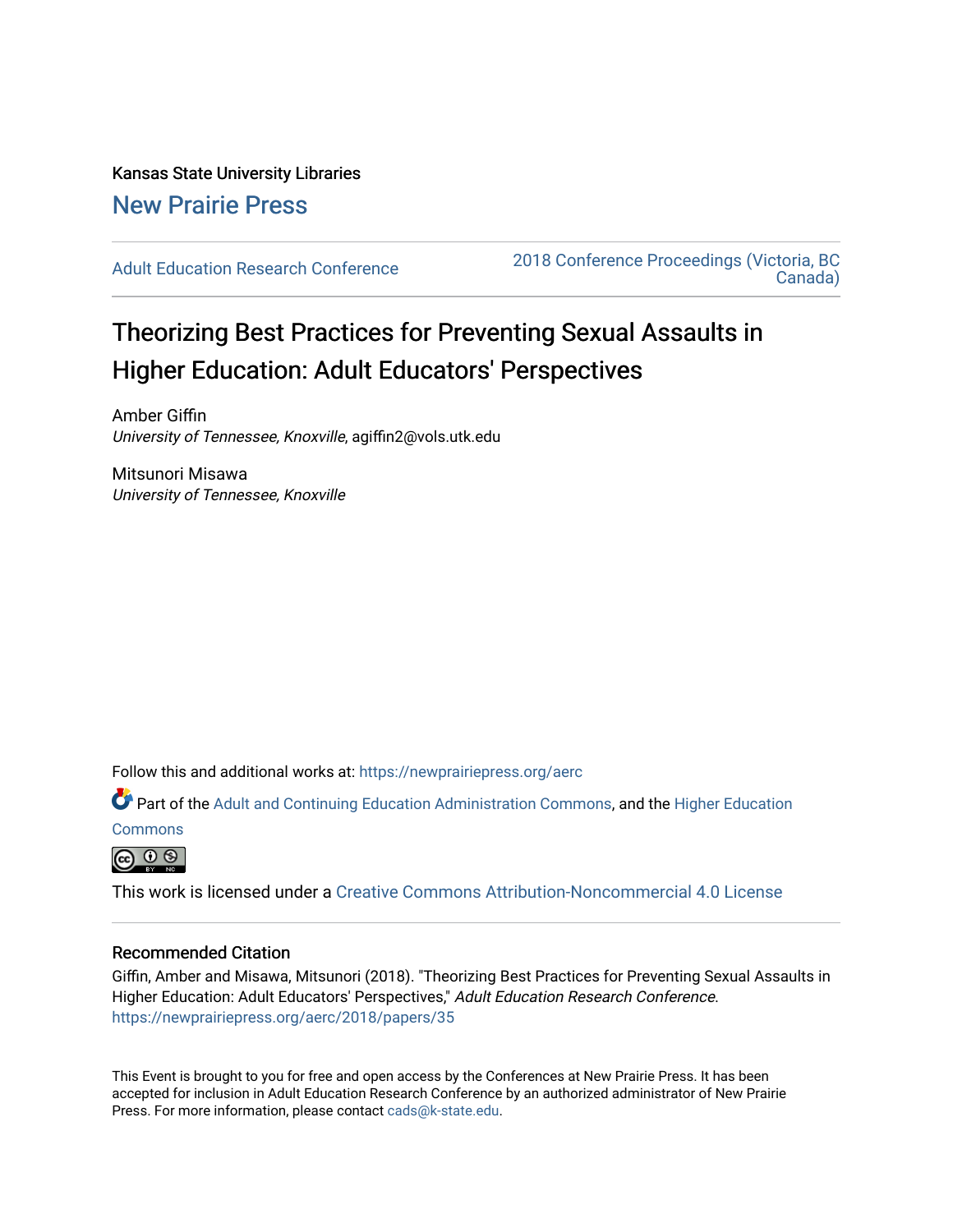# **Theorizing Best Practices for Preventing Sexual Assaults in Higher Education: Adult Educators' Perspectives**

Amber Giffin & Mitsunori Misawa The University of Tennessee, Knoxville

**Abstract:** The purpose of the study was to explore and address the gap in research and practice regarding sexual assault prevention education and adult learners. This study focused on how to develop effective and efficient sexual assault prevention programs for adults. This research strived to respond to the following questions: 1) What do contemporary sexual assault prevention education models look like? and 2) What are current possible best practices for incorporating an andragogical model into existing sexual assault programs? Discussion of the findings from the study and implications will be provided.

**Keywords:** adult education, andragogy, higher education, sexual assault prevention

Traditional sexual assault prevention programming consists of education efforts, in the format of seminars or workshops that target issues such as consent, bystander intervention, and debunking rape myths (Jozkowski, 2015). Currently, many federally-funded universities require consent training before incoming undergraduate students can enter the university, and some schools also require the training for graduate students. In addition to the required consent training, institutions also offer various other sexual assault prevention programs upon request, including bystander intervention training, healthy masculinity, and rape aggression defense (RAD) training (Giffin, 2017). However, each university implements their programs differently, and the quality of the programs and the topics offered vary from school to school (Jozkowski, 2015); Some universities choose to implement full, semester-long courses dedicated to violence against women while others simply explain the notion of consent in a brief presentation during freshman orientation. Additionally, there are limited amounts of time and funding allocated to sexual assault prevention, not to mention that many prevention programs are geared to only one age group or gender, which means that many students receive limited, if any, sexual assault prevention education. While both males and females have their own set of prevention trainings, the majority of prevention programming targets the universities' young adult population, which may not be as effective when presented to adult learners. With the age of today's university students varying greatly—around 50% of learners are over the age of 25 (National Center for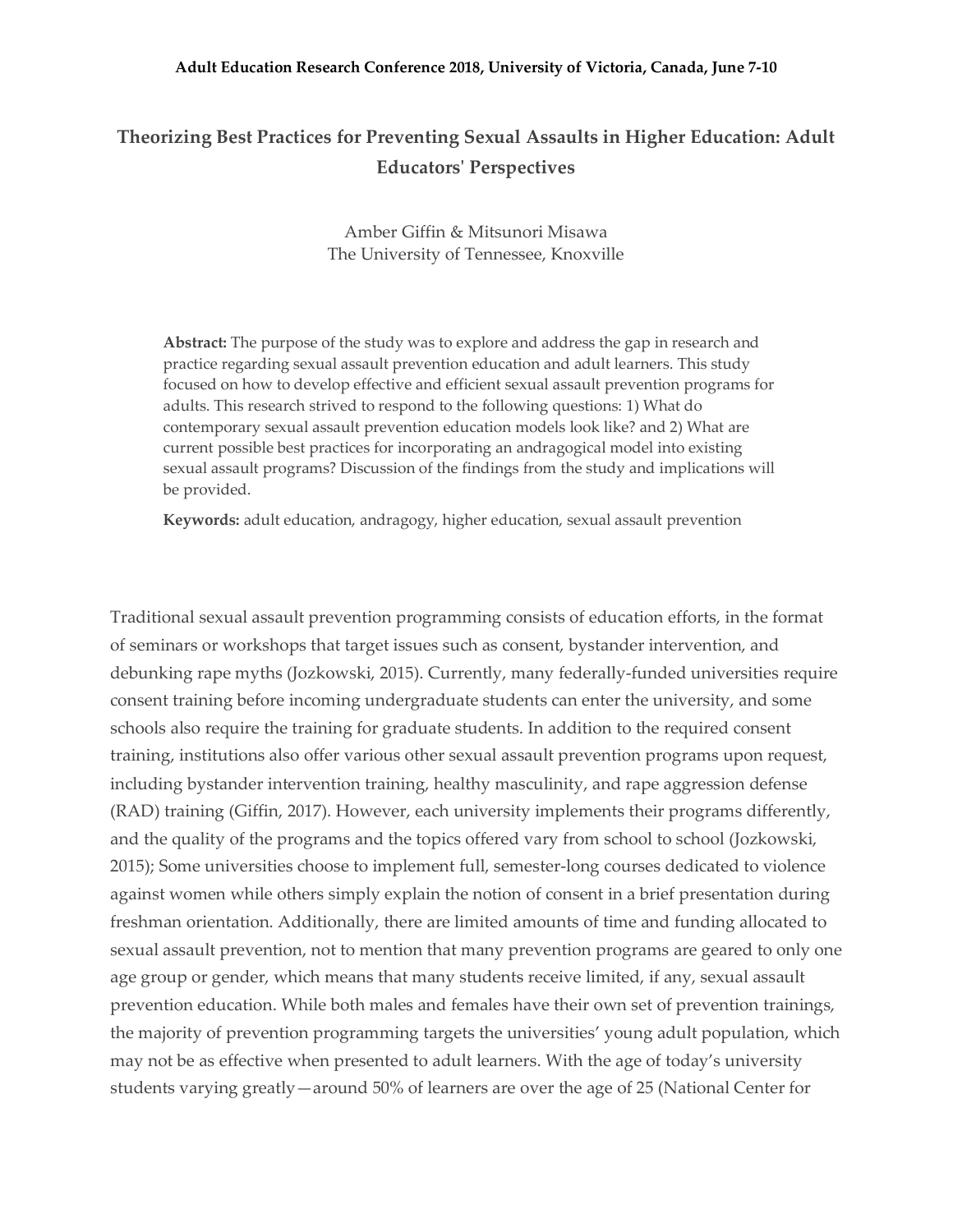Education Statistics, 2016), it is important that sexual assault prevention models connect with both traditional and adult learners. Therefore, this article seeks to address that gap by answering the following two questions: 1) What do contemporary sexual assault prevention education models look like? and 2) What are current possible best practices for incorporating an andragogical model into existing sexual assault programs? The subsequent sections will address the relevant literature on sexual assault prevention programs, the methodology of the study, and the findings of the study. Then, discussion and implications will be addressed.

#### **Literature Review on Sexual Assault Prevention Programming**

For this study, a literature review was conducted to determine what contemporary sexual assault prevention programming models are being used and how adult educational theory could be incorporated into these models to improve the experience for all learners, especially the non-traditional students on university campuses. In order to create an adult student-friendly sexual assault prevention program, it is important to understand the different types of prevention education being utilized at universities. This review examines three types of prevention education: positive sexuality, bystander intervention, and resistance training.

#### **Positive Sexuality**

Positive sexuality prevention education operates under the premise that students should focus on what they want from their relationships instead of what they should avoid. These programs challenge the abstinence-only education that many students receive in high school by helping students to "learn how to discuss their sexual development and properly articulate their intentions to others in respectful relationships" (LaFrance et al., 2012, p. 446). Positive sexuality education empowers students to take control of their sexual encounters by teaching them that any level of interest in sexual experiences is not shameful and that no one is obligated to participate in a sexual activity simply because their partner wants them to. According to LaFrance et al. (2012), the focus of a positive sexuality curriculum is to help students develop "sexual agency" and learn to make healthy decisions for themselves (p. 447).

The development and implementation of positive sexuality programs or educational workshops that incorporate a positive sexuality component vary. When creating a positive sexuality seminar, such as Yes Means Yes (LaFrance et al., 2012), discussion groups and a sense of community are key to the program's success. However, in other sexual assault prevention programs that have a wider scope and incorporate positive sexuality into their already existing repertoire, a number of teaching strategies are involved, including group activities, facilitated discussions, video clips, roleplaying, and games.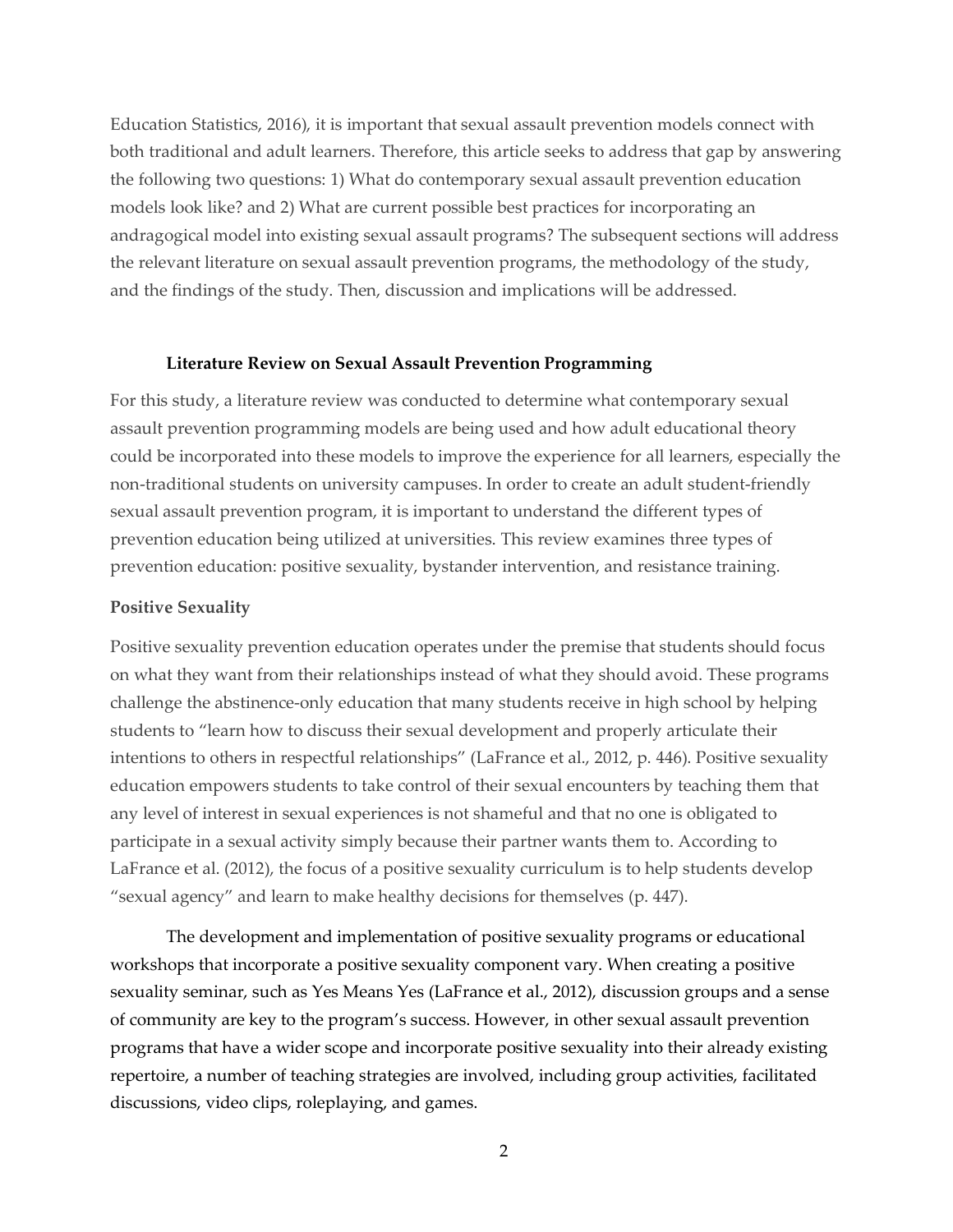#### **Bystander Intervention**

Bystander intervention training is one of the most popular sexual assault prevention programs among university campuses. In fact, 80% of the articles reviewed discussed bystander intervention. One of the reasons for this program's popularity is its effectiveness in changing pro-rape attitudes in both male and female student populations (Mabry & Turner, 2016). A large part of its success is due to the fact that bystander intervention programs teach students that sexual assault prevention is a community responsibility. The courses, by nature, do not treat male students as future perpetrators or female students as future victims. This reduces the inherent defensiveness that occurs when students are confronted with many sexual assault prevention programs (Exner & Cummings, 2011). Additionally, bystander intervention empowers students to be responsible for their own community by placing the responsibility of community safety and change within their control. Bystander intervention programs "emphasize that everyone has the potential to be an active bystander," and thus teach students to safely intervene in a number of situations, from low risk pro-rape jokes to high-risk encounters (Mabry & Turner, 2016, p. 276).

### **Resistance Training**

Resistance training programs focus on self-defense and assertiveness training, and the target audience for these courses is usually women. Resistance training can be presented as standalone material or added into a more comprehensive curriculum. Some colleges hold self-defense workshops while others develop full-semester courses that count for physical education credits. There have been several successful programs in resistance training including the Assess, Acknowledge, Act Sexual Assault Resistance Education Program and the Dating Assertiveness Training Experience are two of the better-known resistance programs. When creating a resistance program, it is important to ensure that the courses are theoretically driven and incorporate various topics related to sexual assault prevention. The topics addressed in resistance training courses range from dismantling pro-rape attitudes and discussing the different types of sexual assault to teaching students self-defense skills and encouraging them to be assertive when resisting sexual coercion (Gidycz & Dardis, 2014; Senn, 2013).

#### **Method**

The comprehensive literature review that consisted of multiple searches was conducted. The databases used were EducationSource, ERIC, PsycInfo, and Web of Science, and there were four sets of search terms used: 1) *sexual assault prevention education* and *higher education*, 2) *sexual assault prevention programs* and *higher education*, 3) *sexual assault prevention* and *higher education*,

3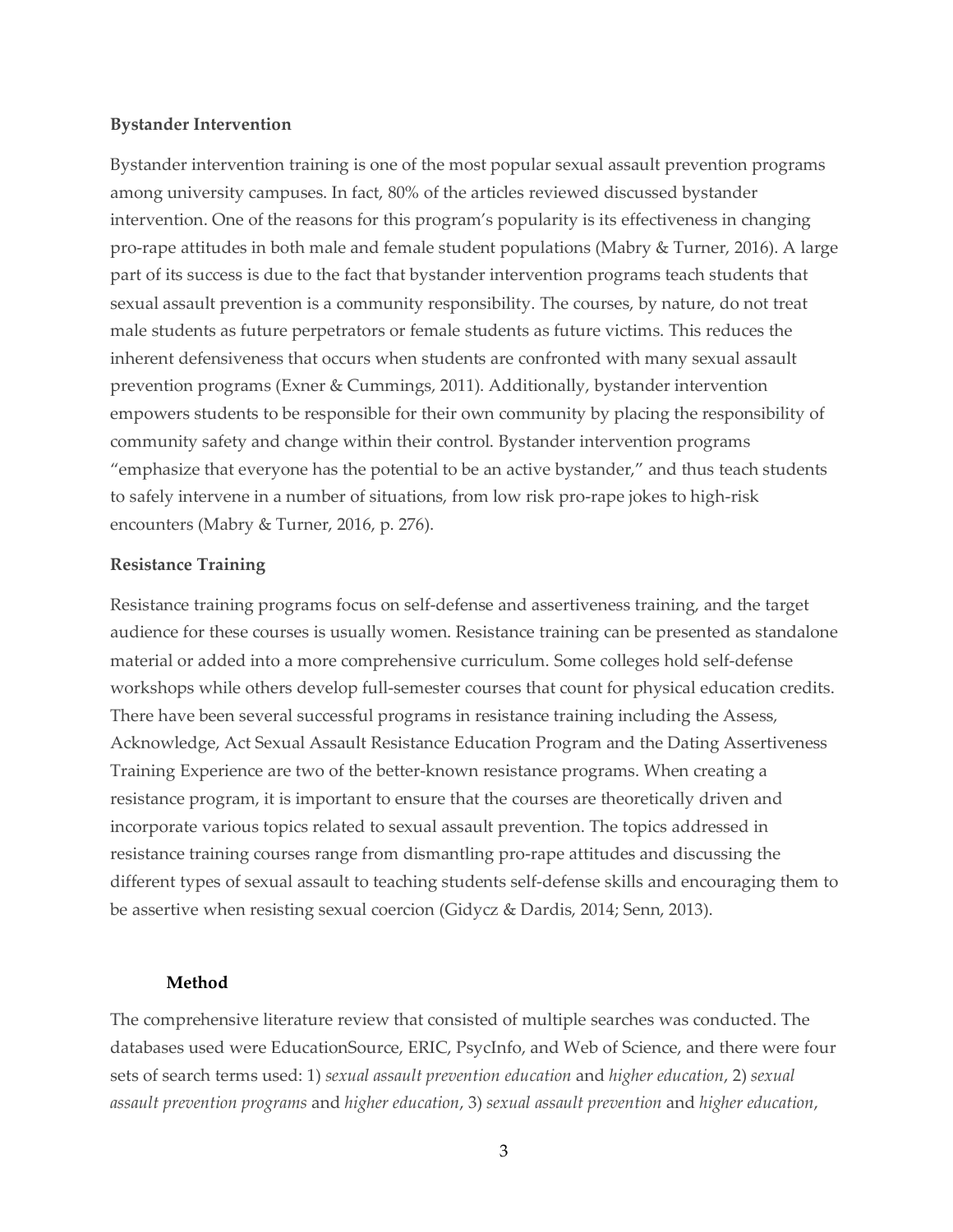and 4) *sexual assault* and *higher education*. The parameters of the search were articles from peerreviewed sources that discussed sexual assault prevention programming and were written within 25 years, between 1993 and 2018. Exclusion criteria included news articles, non-peerreviewed articles, the psychological ramifications of sexual assault, sexual assault in secondary education, and articles about posttraumatic stress disorder. As for the search results, the third search was conducted on Web of Science and yielded the most viable results: 71. The fourth search, conducted on PsycInfo, returned 158 articles, but only 21 of them met the inclusion criteria. A total of 254 articles were found and 116 were reviewed and used in the content analysis.

# **Findings**

After conducting the literature review process, three main themes emerged: 1) program format, 2) program duration, and 3) target audiences. The following subsections will address those themes in more detail.

# **Program Format**

There are many ways to present sexual assault prevention education, and the format for the delivery is important and dependent on the topic being addressed. For example, when facilitating a course on positive sexuality, discussion groups seem to be successful, but when teaching a group of women self-defense techniques, a physical education style presentation would be more appropriate. For topics such as consent, bystander intervention, and rape culture, web-based prevention programming is a practical choice. Web-based prevention programs require less of a time commitment from the students, which could improve attendance ratings. Also, straying from the traditional online sexual assault prevention modules, and developing video games as a method to teach students about several core concepts related to sexual assault can create a much more engaging environment for students. Researchers have found that simulation gaming can reduce students' acceptance of rape myths and help them better understand complex topics, such as consent (Jozkowski & Ekbia, 2015). Therefore, an educational video game could be an effective addition to the repertoire of sexual assault prevention programs currently being utilized at universities.

# **Program Duration**

Researchers believe that sexual assault prevention programming could be more effective if it was an ongoing educational process throughout the college years instead of a one-shot, generic program that is supposed to relate to all of the members of the university community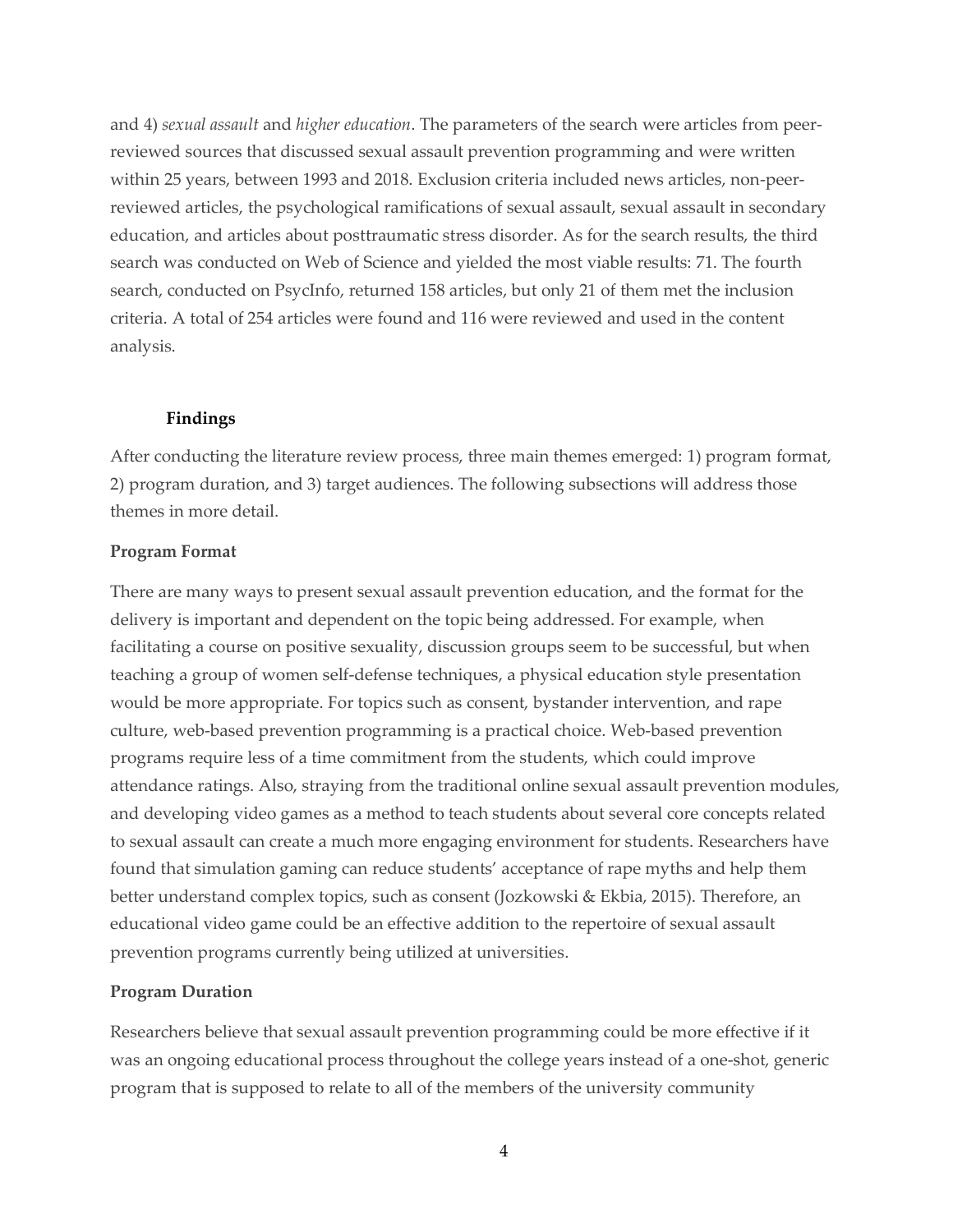(Moynihan, Banyard, Cares, Potter, Williams, & Stapleton, 2014). Students are more likely to understand and adopt the desired preventative behaviors when they are exposed to the complex topics of sexual assault prevention for longer amounts of time. Spending more time on sexual assault education ensures that students are given enough time to fully understand the concepts. Additionally, research has shown that the positive changes in attitudes and behaviors begin to decline between six months to one year after students have attended a prevention-programming workshop (Moynihan et al., 2014), illustrating the need for refresher courses to continue throughout students' university careers for the attitudes and skills learned to remain for an extended amount of time.

# **Audiences**

Selecting a target audience when creating a sexual assault prevention curriculum is important. Exner and Cummings (2011, p. 655) found that "there is a need for gender-targeted prevention programming" when teaching students to combat sexual assault within their campus communities. One of the most important arguments for gender-targeted programs is that males and females have very different experiences when learning about sexual assault. For instance, male program participants are often treated as potential perpetrators (Exner & Cummings, 2011), which is detrimental to their education. It is important for male students to gain an understanding that they have a pro-social role within their community to become active bystanders and combat rape culture, and that is difficult for them to learn when they are being treated as potential problems instead of potential solutions. Likewise, due to gender role expectations, traditional prevention training methods tend to frame women as potential victims, which fosters fear instead of empowerment. Therefore, a feminist approach is needed to teach women that they have a right to protect and defend themselves as well as others (Gidycz  $\&$ Dardis, 2014).

#### **Discussion**

With all of the research regarding sexual assault prevention education, there is a noticeable gap in literature regarding adult learners, sexual assaults, and prevention programming. This could be due to the shifting demographics–more adult students are enrolling in universities each year, but currently undergraduate students aged 25 years and older are still considered nontraditional. Thus, many policies and research studies would not encompass them. Another possible reason for the lack of attention paid to adult learners and campus sexual assault could be that adult students are often enrolled in their programs as part-time students. Usually, they live off-campus and have jobs outside of academia so they do not spend much time on campus.

5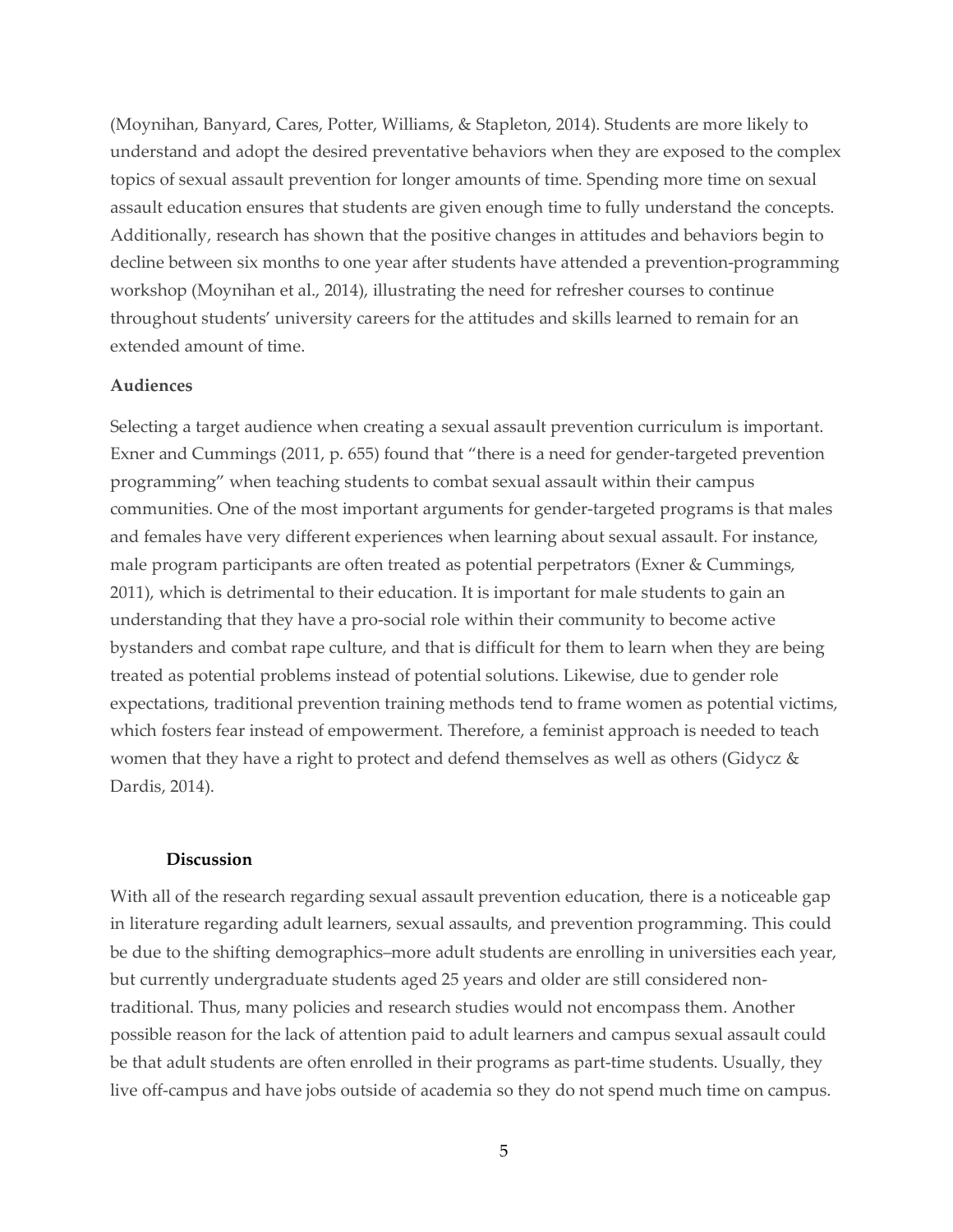Regardless, adult learners make up half of the student body (National Center for Education Statistics, 2016), are an active part of the campus community, and as such, it is important that they, too, are kept safe and receive adequate prevention training.

Adult students have different backgrounds and different life experiences than their traditional student counterparts; however designing a sexual assault prevention program that is accessible to learners of all ages is not as complicated as it may seem. Many of the current best practices and federal guidelines in sexual assault prevention programming align with adult education theories and standards. For example, researchers suggest that in order for prevention programming to be successful, the courses must be socio-culturally relevant and utilize a variety of teaching techniques (Kafonek & Richards, 2017). The andragogical approach encompasses these two best practices: courses are learner-centered and the students are collaborators in the educational process (McCauley, Hammer, & Hinojosa, 2017). In fact, many programs already employ andragogical methods through their discussion groups and peer-facilitated speeches workshops. However, most sexual assault prevention programs are still inaccessible to adult learners due to their limited amount of time on campus. Another best practice, which states that sexual assault prevention programs should be of sufficient duration (Kafonek & Richards, 2017), is a solution to this problem. As previously noted, short, one-time events do not result in lasting behavioral or attitudinal changes, but semester-long courses that concentrate on violence against women have been shown to successfully decrease "negative attitudes about rape victims and victim blaming" (Currier & Carlson, 2009, p. 1750). Offering for-credit courses that satisfy general education requirements and focus on the intricate topics surrounding violence against women makes sexual assault prevention programming much more accessible to adult learners. Additionally, spending an entire semester exploring the complex sociocultural topics involved in sexual assault prevention will create longer lasting results in behavioral and attitudinal changes.

# **Implications and Conclusion**

With half of the undergraduate population and an average of 76% of the graduate population consisting of adult students, campus sexual assault is an issue for both young adult and adult learners (National Center for Education Statistics, 2016). In order to maximize the programs' potential, educators need to be cognizant of the adult learners and their needs as well. Information from this study could be beneficial for the development of sexual assault education programs that resonate with adult learners, as well as their younger classmates. Additionally, material from this study can help adult educators and higher education administrators find ways to consistently incorporate sexual assault prevention education into more facets of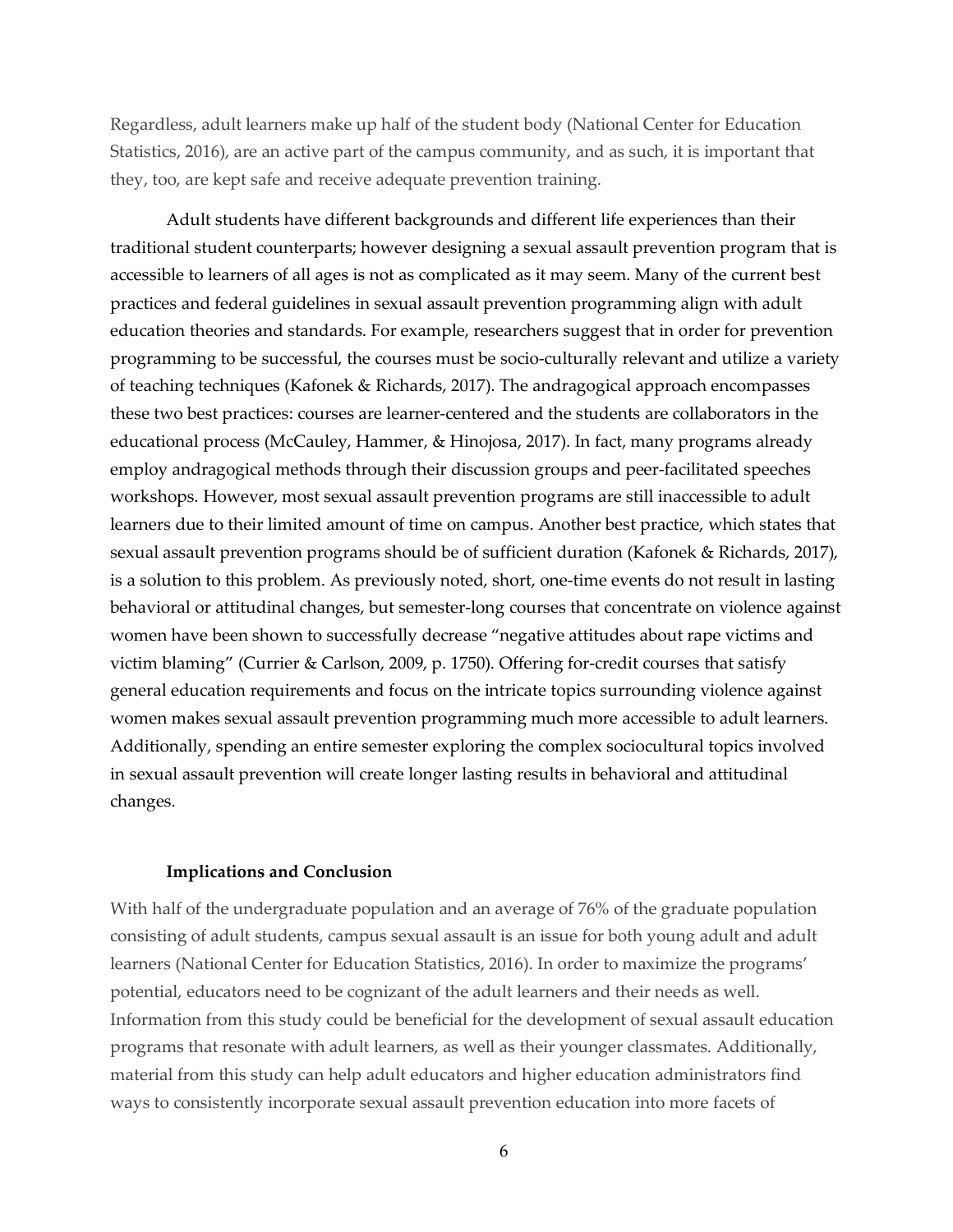university students' lives. Finally, information from this study could be beneficial for creating higher education policies that protect both the adult and young adult populations.

While this literature review creates a discussion about sexual assault prevention programming for adult university students, it is by no means an all-encompassing review of current prevention programming or its inaccessibility to the growing number of non-traditional students on university campuses. Further research is needed to understand how many adult students are personally affected by campus sexual assault. Additionally, a deeper understanding of what barriers exist for adult students seeking sexual assault prevention education should be addressed. Finally, a study addressing why colleges are not including nontraditional students in their current programming curriculum would be beneficial.

#### **References**

- Currier, D. M., & Carlson, J. H. (2009). Creating attitudinal change through teaching: How a course on "Women and violence" changes students' attitudes about violence against women. *Journal of Interpersonal Violence, 24*(10), 1735-1754.
- Gidycz, C. A., & Dardis, C. M. (2014). Feminist self-defense and resistance training for college students: A critical review and recommendations for the future. *Trauma, Violence, and Abuse, 15*(4), 322-333.
- Giffin, A. (2017). Institutional accountability: The academy's role in preventing campus sexual assault. *Bullying, Incivility, and Violence in Adult, Higher, Continuing, and Professional Education: AERC Pre-Conference.*
- Exner, D., & Cummings, N. (2011). Implications for sexual assault prevention: College students as prosocial bystanders. *Journal of American College Health, 59*(7), 655-657.
- Jozkowski, K. N. (2015). Beyond the dyad: An assessment of sexual assault prevention education focused on social determinants of sexual assault among college students. *Violence Against Women*, *21*(7), 824-847.
- Jozkowski, K. N., & Ekbia, H. R. (2015). "Campus craft": A game for sexual assault prevention in universities. *Games for Health Journal, 4*(2), 95-106.
- Kafonek, K., & Richards, T.N. (2017). An examination of strategies for the prevention of genderbased violence at four-year institutions of higher education. *Journal of School Violence, 16*(3), 271-285.
- LaFrance, D.E., Loe, M., & Brown, S.C. (2012). "Yes means yes:" A new approach to sexual assault prevention and positive sexuality promotion. *American Journal of Sexuality Education, 7,* 445-460.